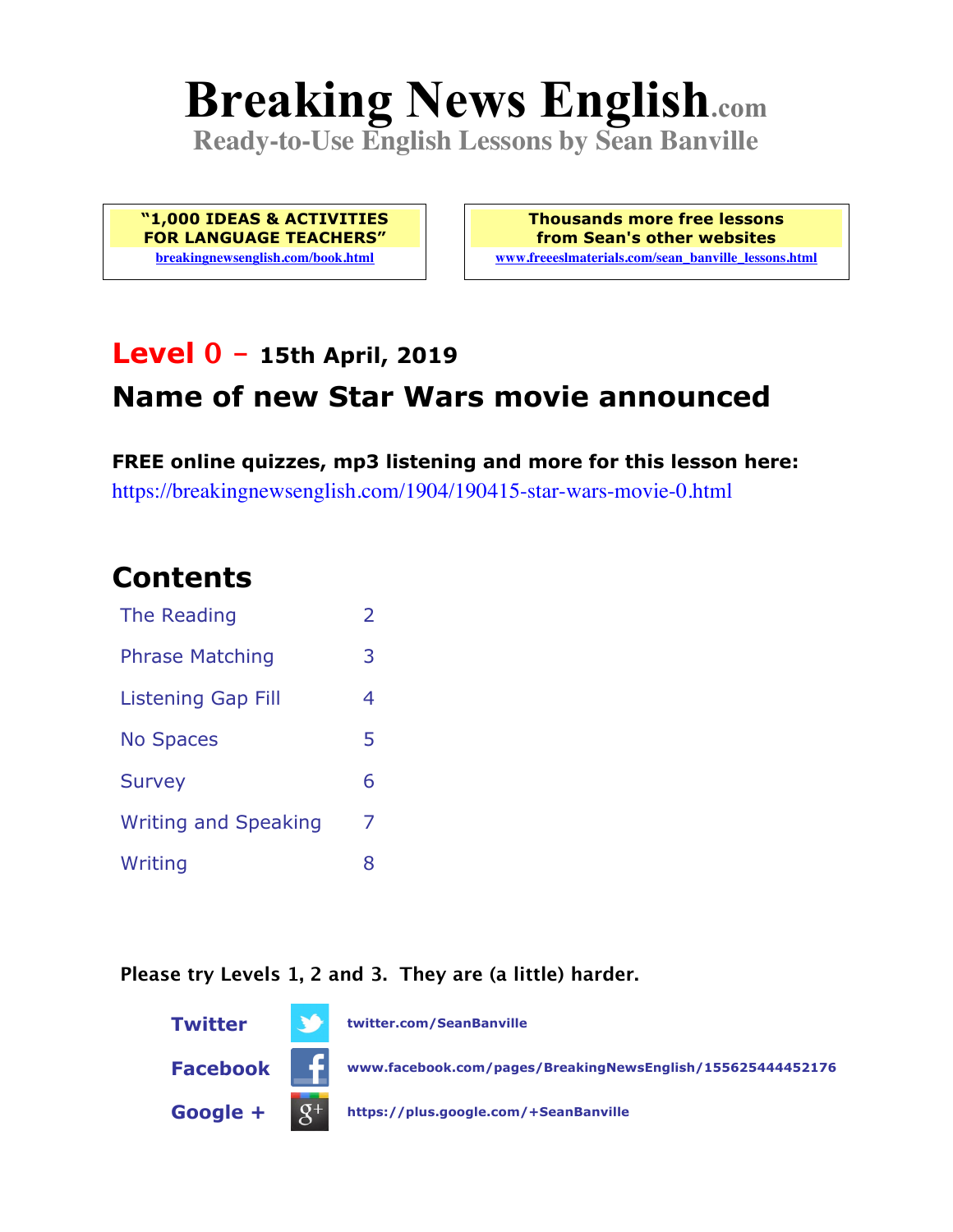## **THE READING**

From https://breakingnewsenglish.com/1904/190415-star-wars-movie-0.html

Good news. There will be a new Star Wars movie. It is called "The Rise of Skywalker". There is a trailer of it on YouTube. The trailer starts with the words: "Every generation has a legend." The new film has famous actors. One is Carrie Fisher, who died in 2016. Filmmakers used scenes of Ms Fisher from an older movie.

Star Wars is one of the most successful films ever. The first one was made in 1977. The company Lucasfilm made the first six movies. Disney bought it in 2012 for \$4 billion. Now its value is about \$65 billion. The first Star Wars movie changed how movies are made. Now many films use a lot of special effects.

Sources: https://www.**bbc.com**/news/entertainment-arts-47915206 https://www.**yahoo.com**/entertainment/official-title-new-star-wars-rise-skywalker-171431869.html https://io9.**gizmodo.com**/in-the-jawdropping-first-trailer-for-star-wars-the-ris-1832561630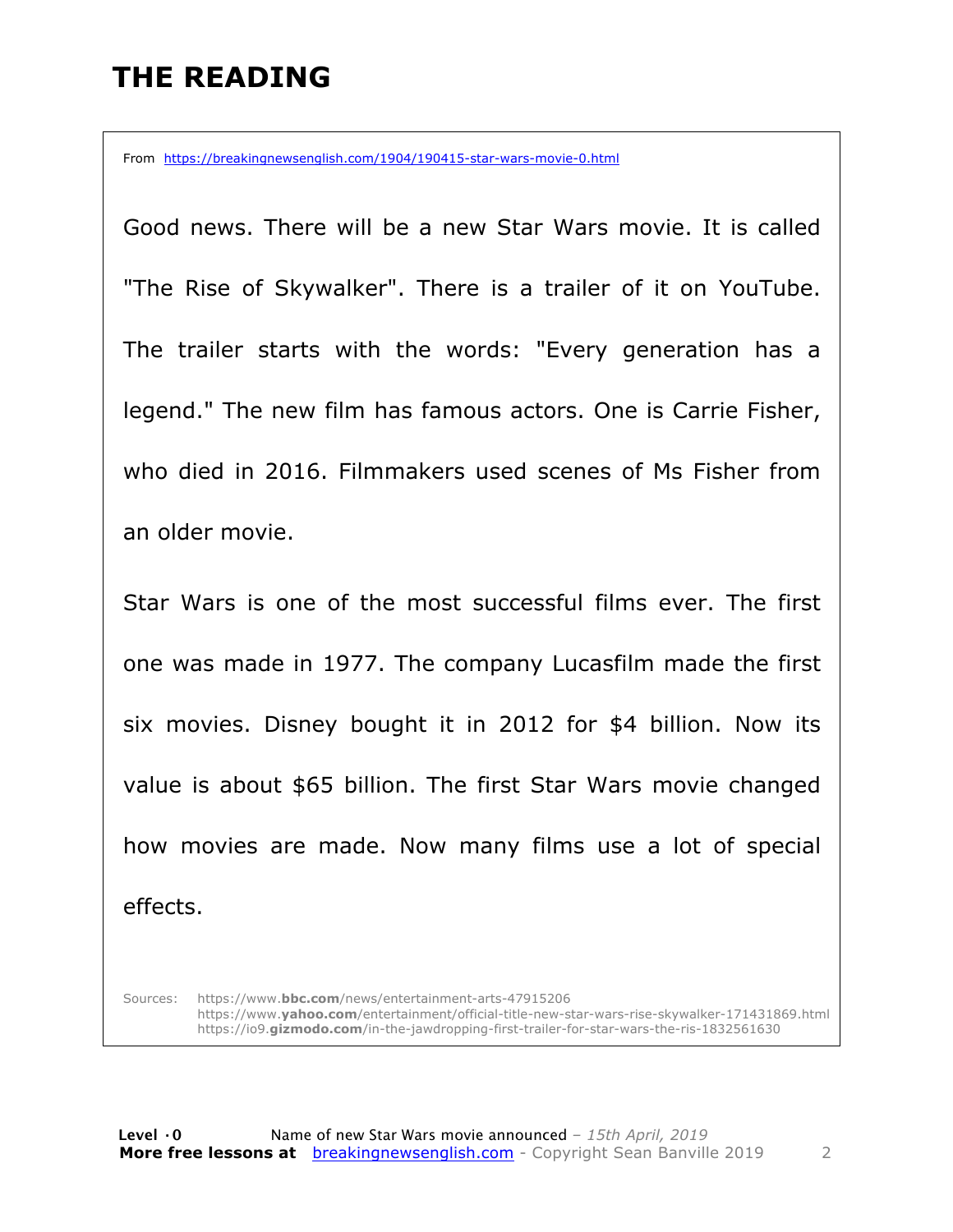# **PHRASE MATCHING**

From https://breakingnewsenglish.com/1904/190415-star-wars-movie-0.html

#### **PARAGRAPH ONE:**

- 1. There will be a new Star
- 2. It is called "
- 3. There is a trailer of it
- 4. The trailer starts
- 5. Every generation has
- 6. The new film has famous
- 7. One is Carrie Fisher,
- 8. from an older

#### **PARAGRAPH TWO:**

- 1. one of the most
- 2. The first one was made
- 3. Lucasfilm made the
- 4. Disney bought it in 2012
- 5. Now its value is about
- 6. The first Star Wars
- 7. changed how movies are
- 8. special
- a. a legend
- b. with the words
- c. movie
- d. actors
- e. Wars movie
- f. who died in 2016
- g. The Rise of Skywalker"
- h. on YouTube
	- a. for \$4 billion
	- b. made
	- c. movie
	- d. effects
	- e. in 1977
	- f. successful films ever
	- g. \$65 billion
	- h. first six movies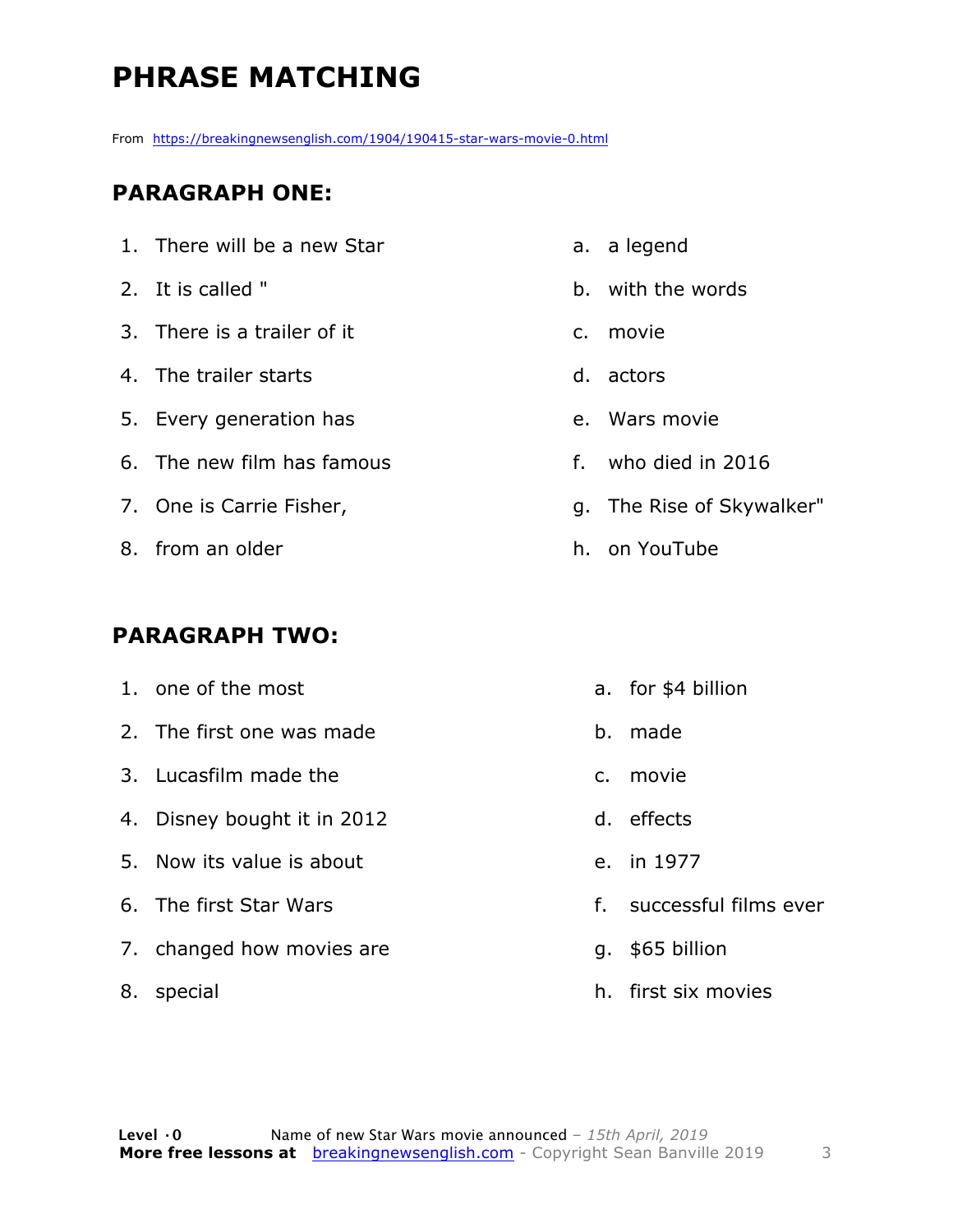# **LISTEN AND FILL IN THE GAPS**

From https://breakingnewsenglish.com/1904/190415-star-wars-movie-0.html

| movie. (2) _________________________________ "The Rise of Skywalker". There |  |
|-----------------------------------------------------------------------------|--|
|                                                                             |  |
| with the words: "Every generation $(4)$ _______________________"            |  |
| The new film $(5)$ __________________________. One is Carrie Fisher,        |  |
| who died in 2016. Filmmakers used scenes of Ms Fisher                       |  |
|                                                                             |  |
|                                                                             |  |
|                                                                             |  |
| Lucasfilm made (9) ___________________________ movies. Disney bought        |  |
|                                                                             |  |
| \$65 billion. The first Star Wars movie changed                             |  |
|                                                                             |  |
|                                                                             |  |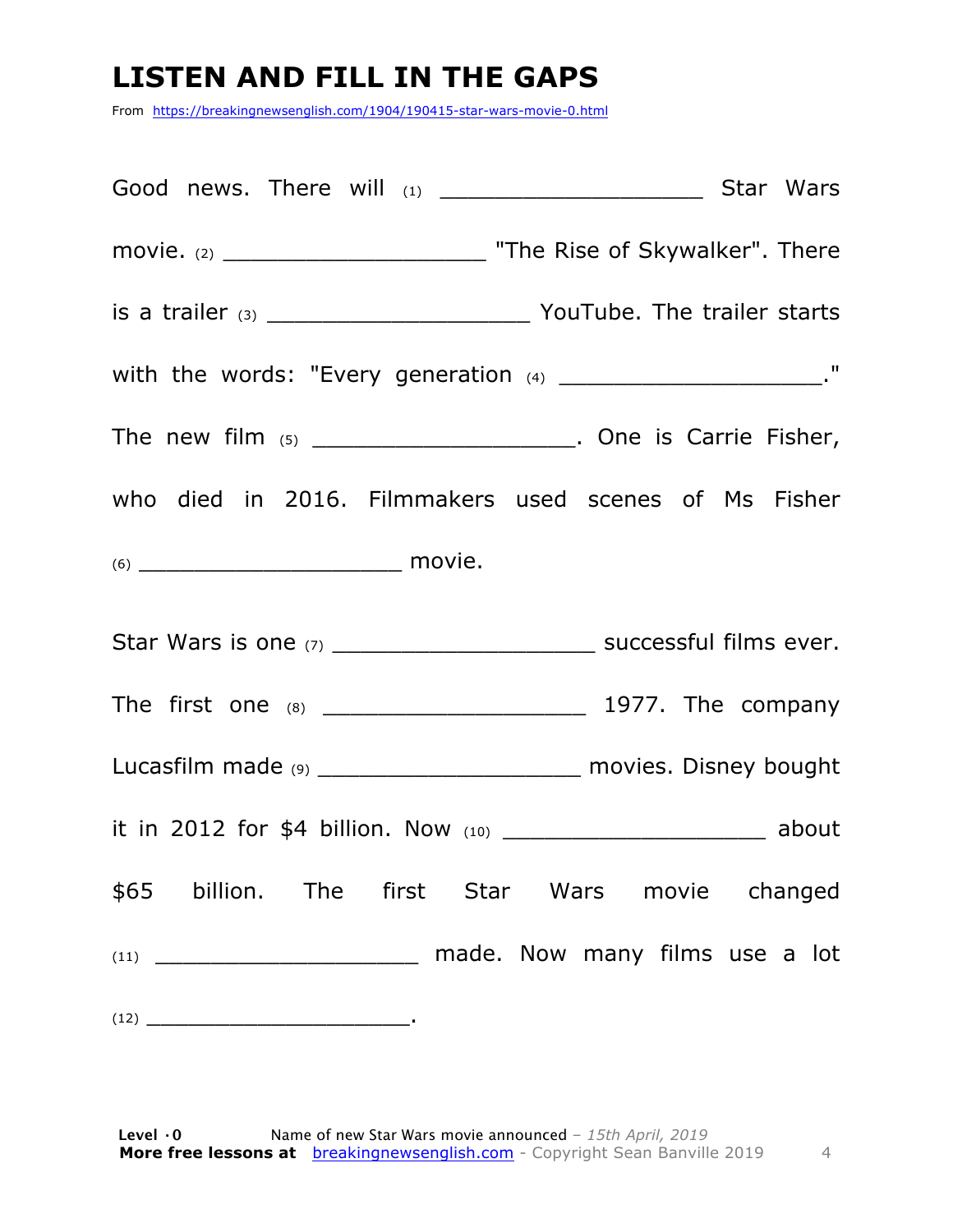# **PUT A SLASH ( / )WHERE THE SPACES ARE**

From https://breakingnewsenglish.com/1904/190415-star-wars-movie-0.html

Goodnews.TherewillbeanewStarWarsmovie.Itiscalled"TheRiseofSk

ywalker".ThereisatrailerofitonYouTube.Thetrailerstartswiththewor

ds:"Everygenerationhasalegend."Thenewfilmhasfamousactors.On

eisCarrieFisher,whodiedin2016.FilmmakersusedscenesofMsFisherf

romanoldermovie.StarWarsisoneofthemostsuccessfulfilmsever.The

firstonewasmadein1977.ThecompanyLucasfilmmadethefirstsixmov

ies.Disneyboughtitin2012for\$4billion.Nowitsvalueisabout\$65billion

.ThefirstStarWarsmoviechangedhowmoviesaremade.Nowmanyfilm

susealotofspecialeffects.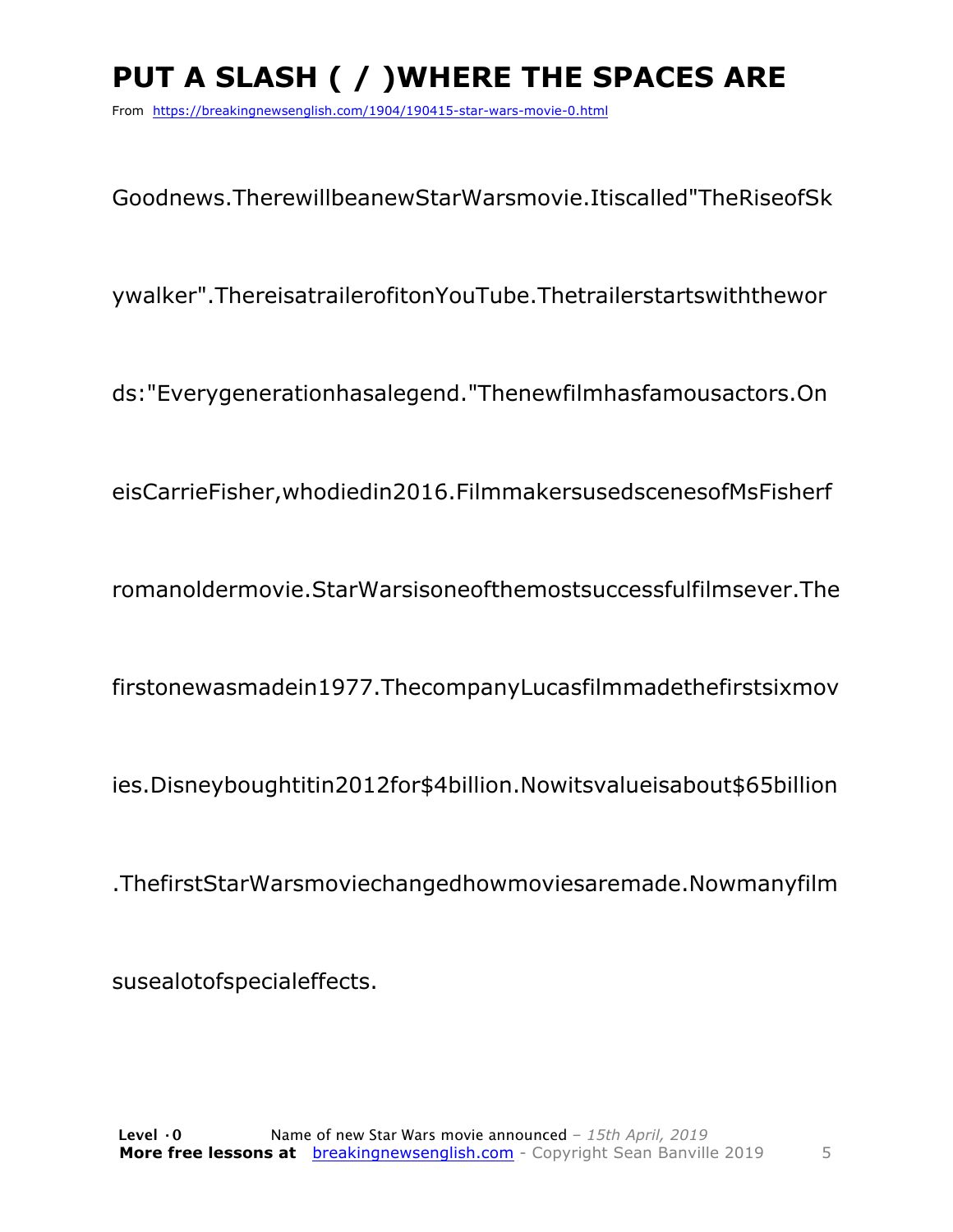## **STAR WARS SURVEY**

From https://breakingnewsenglish.com/1904/190415-star-wars-movie-4.html

Write five GOOD questions about Star Wars in the table. Do this in pairs. Each student must write the questions on his / her own paper.

When you have finished, interview other students. Write down their answers.

|      | STUDENT 1 | STUDENT 2 | STUDENT 3 |
|------|-----------|-----------|-----------|
| Q.1. |           |           |           |
| Q.2. |           |           |           |
| Q.3. |           |           |           |
| Q.4. |           |           |           |
| Q.5. |           |           |           |

- Now return to your original partner and share and talk about what you found out. Change partners often.
- Make mini-presentations to other groups on your findings.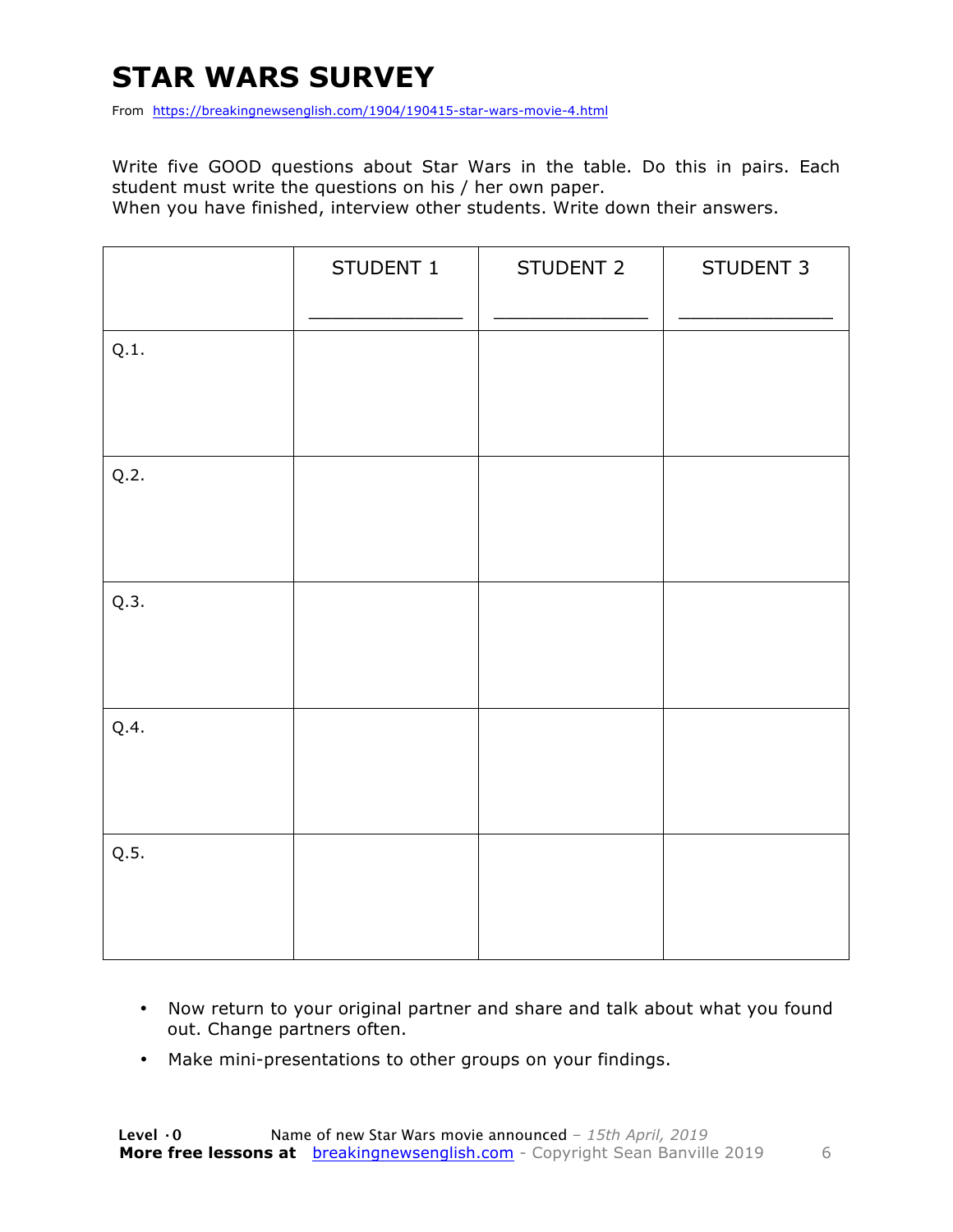### **WRITE QUESTIONS & ASK YOUR PARTNER(S)**

Student A: Do not show these to your speaking partner(s).

| a) |  |  |  |
|----|--|--|--|
| b) |  |  |  |
| c) |  |  |  |
| d) |  |  |  |
| e) |  |  |  |
| f) |  |  |  |

*Name of new Star Wars movie announced – 15th April, 2019* More free lessons at breakingnewsenglish.com

### **WRITE QUESTIONS & ASK YOUR PARTNER(S)**

-----------------------------------------------------------------------------

Student B: Do not show these to your speaking partner(s).

| a) |  |  |
|----|--|--|
| b) |  |  |
| c) |  |  |
| d) |  |  |
| e) |  |  |
| f) |  |  |
|    |  |  |